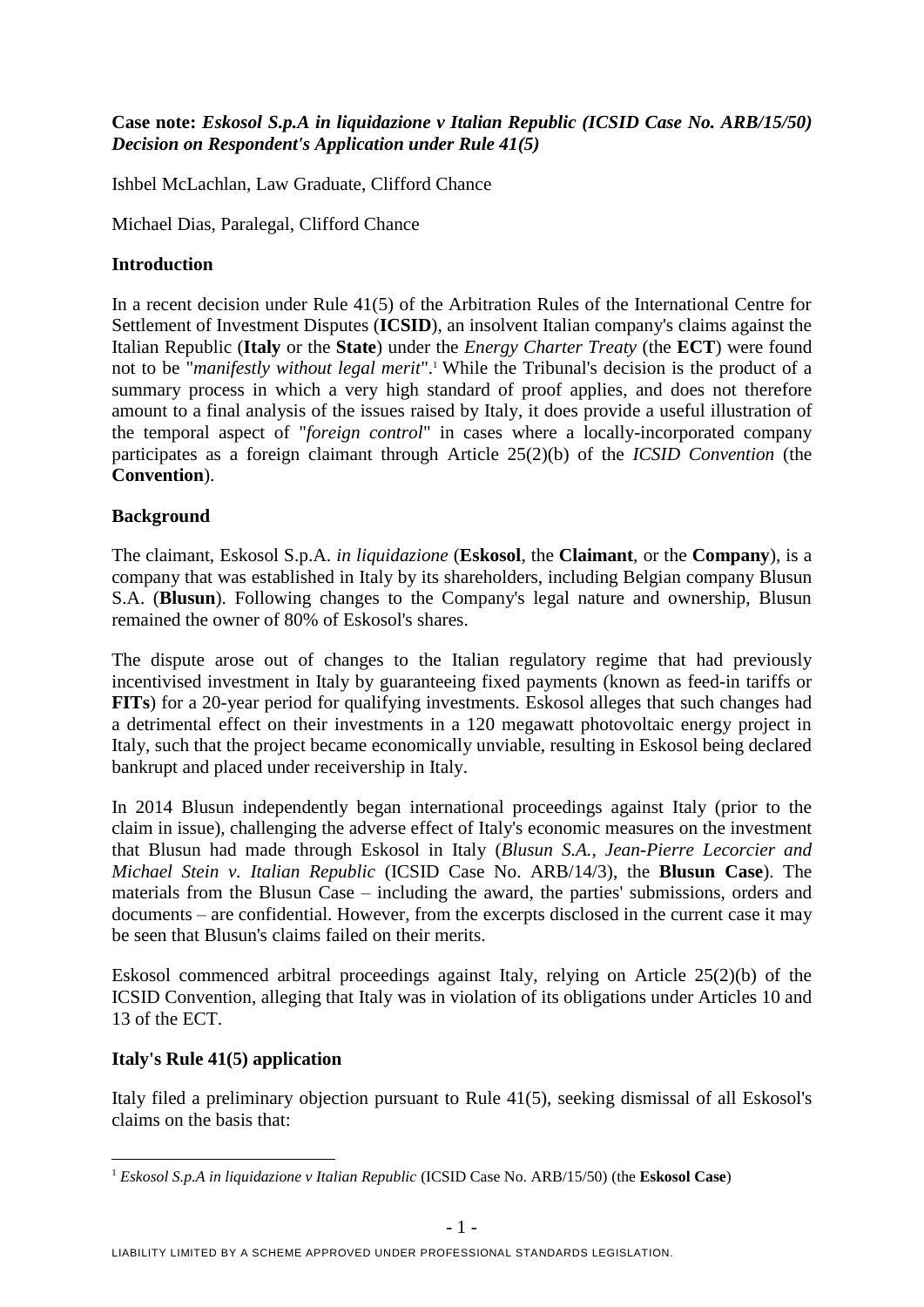- i. Eskosol is not a "*national of another Contracting State*" under Article 25(2)(b) of the Convention, because on the date it submitted its request for arbitration, it was under the control of the Italian bankruptcy receiver (and not a Belgian company, Blusun);
- ii. Eskosol does not qualify as an "*investor*" under either the ECT or the Convention, rather it acted as a mere instrumentality in Italy for Blusun and their shareholders;
- iii. Italy declines consent under Article 26(3)(b)(i) and Annex ID of the ECT on the basis that in light of the Blusun Case, the claimant has already had the dispute heard in another forum; and
- iv. public international law principles of *lis pendens* and *res judicata* prohibit the prosecution of multiple claims in relation to the same prejudice.

## **Italy's objection regarding Article 25(2)(b) of the Convention**

Readers familiar with ICSID arbitration will know that Article 25(2)(b) of the Convention is the provision that gives a company incorporated in the host State standing to bring a claim under the Convention. The general rule is that, to be a "*national of another Contracting State*", an investor must be a person or company of a country *other* than the Contracting State that is the respondent in the claim. The Article 25(2)(b) exception is engaged where the company is a juridical person of the respondent State but "*because of foreign control, the parties have agreed* [the company] *should be treated as a national of another Contracting State for the purposes of this Convention.*" 2

The Tribunal's construction of Article 25(2)(b) proceeded from the undisputed point that Eskosol is a juridical national of Italy and remained so on the date of its Request for Arbitration.<sup>3</sup> In considering whether "*the parties ... agreed*" that Eskosol was a "*national of another Contracting State*" for the purposes of the Convention, the Tribunal looked at Article 26(7) of the ECT which prescribes two requirements for a host State company to be treated as a qualified foreign national for the purposes of Article 25(2)(b) of the Convention. A textual analysis indicated two separate temporal requirements: firstly, the investor must have the host State's nationality "*on the date of* [its] *consent in writing*" to ICSID; secondly, the claimant must be "*controlled by*" foreign investors "*before a dispute between it and that Contracting Party arises*". The Tribunal considered that, on the facts of the case, the subjective element was clearly met: Eskosol was a company incorporated in Italy at the time of its consent and was controlled by the Belgian-incorporated Blusun before the dispute. Interestingly, the Tribunal noted that foreign control existed immediately before the dispute arose and did not need to persist through the date of consent to arbitration under the Convention. 4

However, the Tribunal recognised that "*parties do not have unlimited discretion to define as foreign-controlled an entity that objectively is not*". <sup>5</sup> The Tribunal questioned whether it would be inconsistent with either the text of Article 25(2)(b) or with the purposes of the Convention to accept a construction whereby foreign control focuses on the date a dispute arises, rather than the date of consent to arbitration, and whether Eskosol's entry into

1

<sup>2</sup> *ICSID Convention*, Article 25(2)(b).

<sup>&</sup>lt;sup>3</sup> Eskosol Case, [86].

<sup>4</sup> Eskosol Case, [87]-[89].

<sup>&</sup>lt;sup>5</sup> Eskosol Case, [90].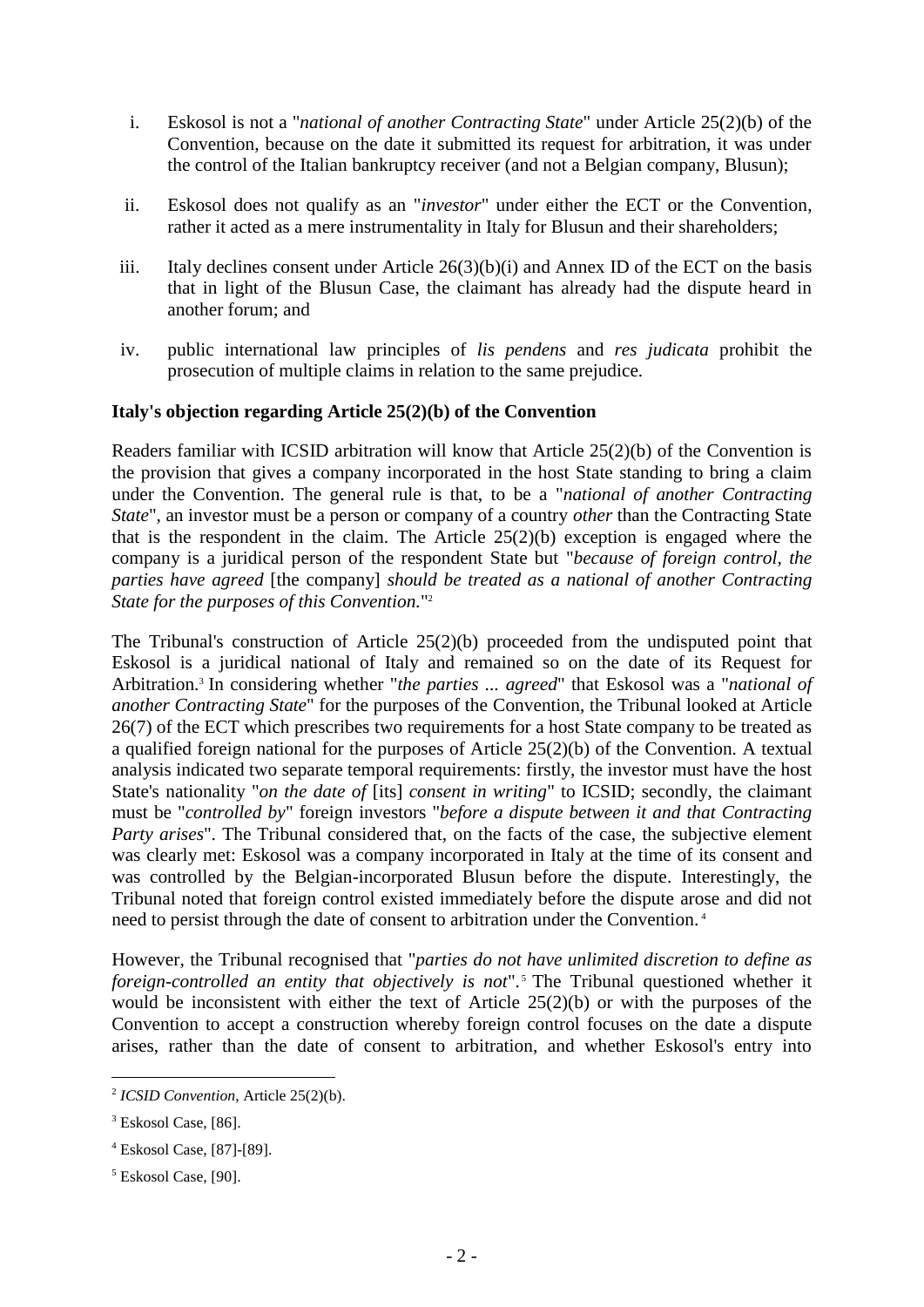bankruptcy proceedings in Italy before commencing arbitration against Italy affected Eskosol's foreign-controlled status for the purposes of the ICSID Convention.<sup>6</sup>

The Tribunal noted that interpreting the "*ambiguous treaty language*"<sup>7</sup> in accordance with Article 31 of the *Vienna Convention on the Law of Treaties* (the **VCLT**) leads to two alternate constructions, both of which "*have potential doctrinal consequences for future cases that should not be lightly ignored*".<sup>8</sup> A purely grammatical analysis points to the existence of a temporal requirement in the first part of the sentence, "*nationality* [...] *on the date on which the parties consented to submit such dispute*" (emphasis added) which does not carry through into the second part of the sentence which goes only to the parties' agreement. However a contextual analysis points to the importance of the time of consent to arbitration for assessing nationality so as to establish a claimant's *bona fides* as a foreign investor. While the first reading supports a finding that foreign control at the time that the dispute arises would be sufficient for establishing foreign control for the purposes of Article 25(2)(b), the second reading stresses the importance of foreign control at the time of consent to arbitrate.

The Tribunal was "*unconvinced*" <sup>9</sup> by Italy's assertion that Eskosol's bankruptcy filing deprived it of foreign control prior to filing its Request. It seems unlikely that such arguments would succeed were they to be raised at a later stage in the proceedings given that "[t]*he ECT*  alone would not dictate this result"<sup>10</sup> and that "*foreign control for the purposes of the ICSID Convention is an issue of international law, not domestic law*".<sup>11</sup> The Tribunal noted that it would be inconsistent with the underlying purpose of the Convention to render an "*otherwise qualified foreign-owned entity suddenly ineligible to access its protections*" on account of national bankruptcy laws regarding control of bankrupt entities. 12

# **Italy's objection regarding Eskosol's status as an "Investor"**

Italy's second objection was that Eskosol "*lacks the material qualities of an investor*". <sup>13</sup> Italy neither attempted to define such "*material qualities*", nor cited any specific provisions of either the ECT or the Convention to support the exercise of determining an investor's "*material qualities*".<sup>14</sup> The Tribunal interpreted Italy's argument as "*advocating an extension of this notion from the definition of "investment"* [whereby the word "investment" must be given some substantive content, beyond being "a mere label that can be applied at will to *any* form of economic activity"] *to the definition of "investor", such that a certain threshold of material characteristics should be deemed implicit and therefore appropriate for tribunal scrutiny*".<sup>15</sup> Such issues however, were not to be resolved at the Rule 41(5) stage of the case.

1

<sup>6</sup> Eskosol Case, [90]-[93].

<sup>7</sup> Eskosol Case, [98].

<sup>8</sup> Eskosol Case, [98].

<sup>&</sup>lt;sup>9</sup> Eskosol Case, [108].

<sup>&</sup>lt;sup>10</sup> Eskosol Case, [105].

 $11$  Eskosol Case, [106].

 $12$  Eskosol Case, [106].

<sup>&</sup>lt;sup>13</sup> Eskosol Case, [109].

 $14$  Eskosol Case, [118].

<sup>15</sup> Eskosol Case, [119]-[120].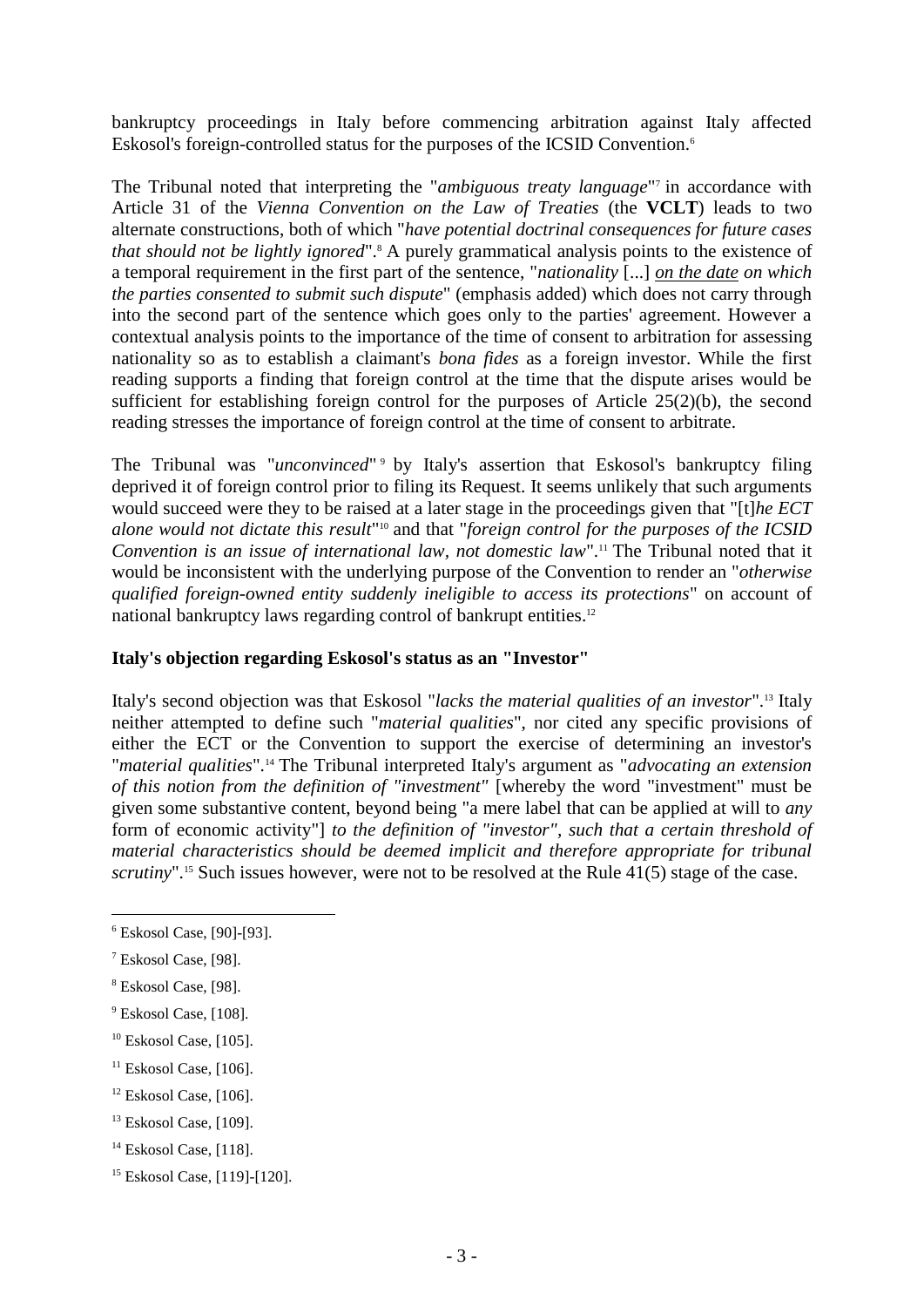## **Italy's objection regarding Article 26(3)(b)(i) of the ECT**

Italy's third objection relied on the argument that Eskosol and Blusun were effectively the same "Investor", repeatedly bringing the same "dispute" under the ECT, conduct which Italy argued is prevented by the ECT's "fork in the road" provision (Article  $26(3)(b)(i)$ ). The Tribunal was "*sceptical*" of Italy's construction of ECT Article 26(3)(b)(i), as such provisions imply "*the choice between two different paths, rather than repeated travels down the identical path*".<sup>16</sup> Further, the Tribunal was unwilling to accept that it was "manifest" that Eskosol and Blusun could be deemed to be the same "Investor".<sup>17</sup>

## **Italy's objection regarding** *res judicata*

Italy's final objection also relied on the argument that Eskosol and Blusun are effectively the same "Investor" and that consequently, with reference to the Blusun Case, Eskosol is prohibited by public international law principles from commencing new proceedings on a dispute that was previously submitted to another international arbitral tribunal (*lis pendens*), or was actually decided by such a tribunal (*res judicata* or collateral estoppel). At the time of the decision, the Blusun award had already been handed down so only issues of *res judicata*  or collateral estoppel merited consideration (i.e. *lis pendens* fell away because the Blusun Case was concluded). Blusun owns only 80% of Eskosol (rather than 100%). With regards to the Blusun Case, the Blusun claimants neither joined Eskosol itself to the Blusun proceedings, nor did Eskosol consider Blusun to have authority to represent Eskosol's interests on Esksol's behalf. In such circumstances, the Tribunal said it "*would have difficulty concluding* [...] *that Blusun and Eskosol effectively were the same party, so as to preclude the later from attempting any claim after the former already has done so*".<sup>18</sup> Accordingly, the Tribunal found that it was "*far from manifest that the parties were identical*". 19

#### **Concluding observations**

Rule 41(5) was introduced to the ICSID Arbitration Rules in 2006. It is, in effect, a summary dismissal mechanism. To date, it has been invoked sparingly, for the simple reason that the high bar it sets for applicants ("*manifestly without legal merit*") makes Rule 41(5) motions unattractive in most cases. In the sense that it contributes to a relatively sparse jurisprudence, the *Eskosol* decision is likely to be welcomed by practitioners. In terms of its substance, its approach to the temporal dimension of Article 25(2)(b) of the Convention is probably the most interesting aspect of this decision. Although the Tribunal covered a number of the more technical issues arising from this head of Italy's application, the Tribunal appears to have been concerned by a point of principle: whether a host State can use its own law (bankruptcy law) to avoid an international obligation (to arbitrate disputes under the ECT). In the summary context of Rule 41(5), this question did not fall for detailed consideration. But, assuming Italy brings a full jurisdictional objection based on the issue of control under Article 25(2)(b), it is likely this point will be the subject of detailed examination by the arbitrators. As many countries permit or even require foreign investors to establish local companies to hold and operate investments, decisions regarding the procedural rights of such

1

<sup>&</sup>lt;sup>16</sup> Eskosol Case, [134].

 $17$  Eskosol Case, [135].

<sup>18</sup> Eskosol Case, [169].

<sup>&</sup>lt;sup>19</sup> Eskosol Case, [171].